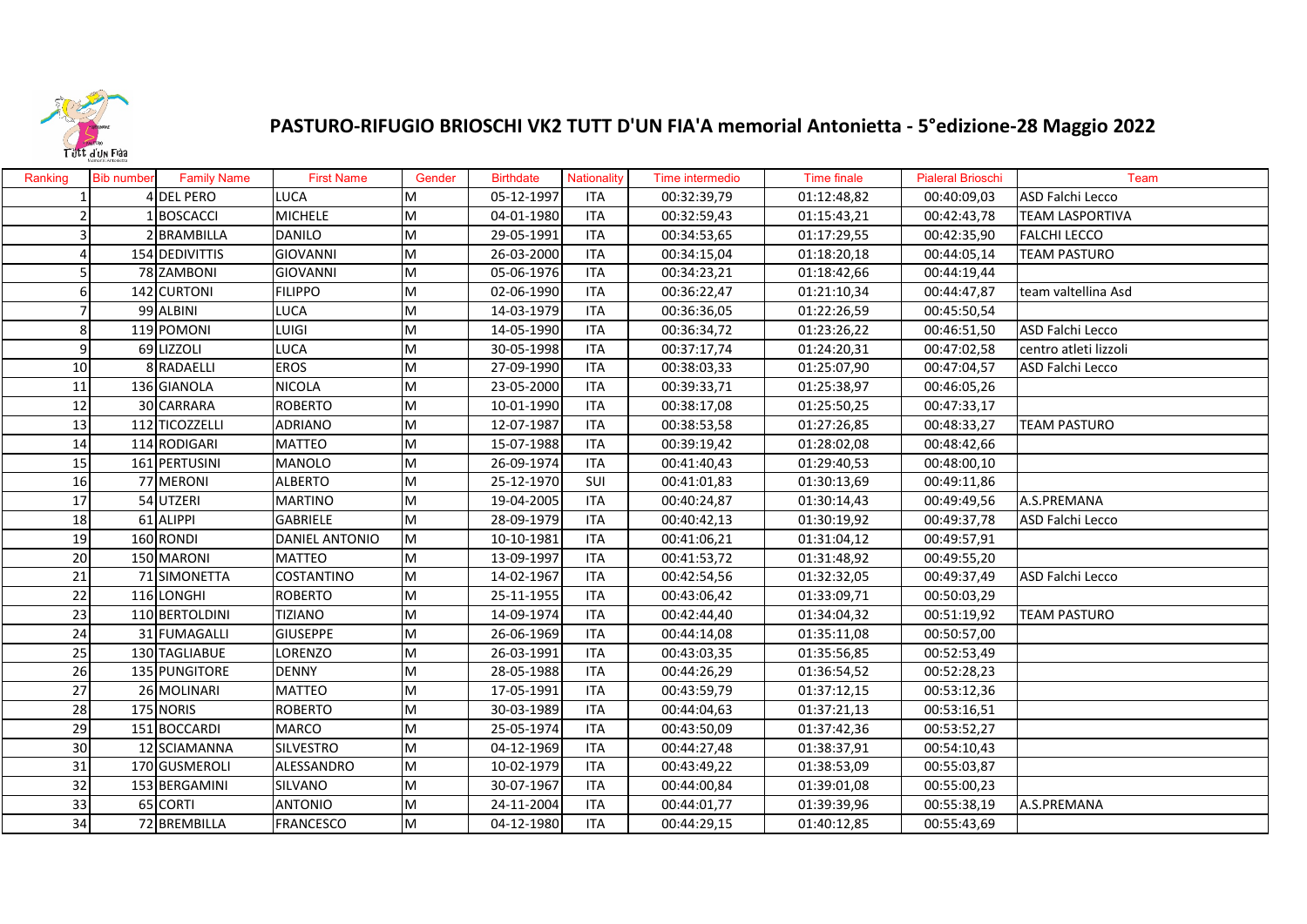| Ranking | <b>Bib number</b> | Family Name      | <b>First Name</b>     | Gender | <b>Birthdate</b> | Nationality | Time intermedio | <b>Time finale</b> | <b>Pialeral Brioschi</b> | Team                        |
|---------|-------------------|------------------|-----------------------|--------|------------------|-------------|-----------------|--------------------|--------------------------|-----------------------------|
| 35      |                   | 166 CASTELLAZZI  | <b>MICHELE</b>        | M      | 28-11-2000       | <b>ITA</b>  | 00:45:57,47     | 01:40:20,63        | 00:54:23,16              |                             |
| 36      |                   | 18 BIANCHI       | NICOLO'               | M      | 18-09-1993       | <b>ITA</b>  | 00:46:05,14     | 01:40:39,68        | 00:54:34,54              | <b>Evolution Sport Team</b> |
| 37      |                   | 108 BENEDETTI    | <b>MARIO</b>          | M      | 27-06-1968       | <b>ITA</b>  | 00:44:22,67     | 01:40:43,40        | 00:56:20,73              | <b>TEAM PASTURO</b>         |
| 38      |                   | 86 ROMERI        | <b>MATTIA</b>         | M      | 17-03-1992       | <b>ITA</b>  | 00:46:41,88     | 01:41:01,47        | 00:54:19,59              |                             |
| 39      |                   | 23 PIU'          | LAZZARO               | M      | 07-12-1977       | <b>ITA</b>  | 00:46:02,90     | 01:41:46,52        | 00:55:43,63              | <b>TEAM PASTURO</b>         |
| 40      |                   | 139 TOMASONI     | <b>STEFANO</b>        | M      | 18-08-1968       | <b>ITA</b>  | 00:46:17,94     | 01:42:07,67        | 00:55:49,73              |                             |
| 41      |                   | 85 RATTI         | <b>MARCO</b>          | M      | 13-12-1979       | ITA         | 00:45:51,13     | 01:42:11,66        | 00:56:20,53              |                             |
| 42      |                   | 179 FAZZINI      | <b>MARCO</b>          | M      | 10-04-1984       | ITA         | 00:46:23,74     | 01:42:27,91        | 00:56:04,17              |                             |
| 43      |                   | 33 SIGNORI       | <b>MAURIZIO</b>       | M      | 23-04-1967       | <b>ITA</b>  | 00:46:15,40     | 01:42:51,05        | 00:56:35,65              | Libero                      |
| 44      |                   | 47 MASCIADRI     | <b>STEFANO</b>        | M      | 18-02-1967       | <b>ITA</b>  | 00:44:38,41     | 01:43:20,89        | 00:58:42,48              | O.S.A. Valmadrera           |
| 45      |                   | 44 ACQUISTAPACE  | <b>ALFREDO</b>        | M      | 17-07-1968       | <b>ITA</b>  | 00:47:10,20     | 01:43:36,38        | 00:56:26,18              |                             |
| 46      |                   | 152 MONDO        | <b>DANILO</b>         | M      | 31-01-1994       | <b>ITA</b>  | 00:45:49,18     | 01:44:24,26        | 00:58:35,08              |                             |
| 47      |                   | 45 REDAELLI      | <b>TOMMASO</b>        | M      | 28-11-1994       | <b>ITA</b>  | 00:46:24,98     | 01:44:27,43        | 00:58:02,45              |                             |
| 48      |                   | 132 PIROVANO     | <b>ANDREA</b>         | M      | 19-11-1981       | <b>ITA</b>  | 00:46:00,80     | 01:44:35,05        | 00:58:34,25              | O.S.A. Valmadrera           |
| 49      |                   | 24 PANZERI       | <b>LUCA</b>           | M      | 09-09-1970       | <b>ITA</b>  | 00:46:56,84     | 01:44:39,97        | 00:57:43,12              | <b>TEAM PASTURO</b>         |
| 50      |                   | 94 RUSCONI       | ANGELO                | M      | 23-02-1995       | <b>ITA</b>  | 00:45:26,47     | 01:44:56,10        | 00:59:29,63              |                             |
| 51      |                   | 40 COPELLI       | MASSIMILIANO          | M      | 16-03-1973       | <b>ITA</b>  | 00:44:48,09     | 01:45:03,39        | 01:00:15,29              | SKYRUNNING ADVENTURE        |
| 52      |                   | 104 CAROPPO      | <b>OSCAR</b>          | M      | 27-08-1989       | <b>ITA</b>  | 00:46:52,56     | 01:45:07,79        | 00:58:15,23              | <b>TEAM PASTURO</b>         |
| 53      |                   | 79 PANZERI       | <b>MARIO LUCIANO</b>  | M      | 10-05-1964       | <b>ITA</b>  | 00:47:43,29     | 01:45:18,10        | 00:57:34,81              | <b>TEAM PASTURO</b>         |
| 54      |                   | 10 ARCANI        | <b>DAVIDE</b>         | M      | 22-11-1973       | <b>ITA</b>  | 00:47:41,18     | 01:45:19,64        | 00:57:38,46              |                             |
| 55      |                   | 162 CONFALONIERI | <b>ROBERTO</b>        | M      | 26-03-1973       | <b>ITA</b>  | 00:48:39,12     | 01:45:24,60        | 00:56:45,48              |                             |
| 56      |                   | 82 BONGIO        | <b>VALTER</b>         | M      | 18-03-1971       | <b>ITA</b>  | 00:46:53,07     | 01:45:35,06        | 00:58:42,00              |                             |
| 57      |                   | 84 ARRIGHI       | <b>DAVIDE ARRIGHI</b> | M      | 23-07-1970       | <b>ITA</b>  | 00:47:12,26     | 01:46:18,46        | 00:59:06,20              |                             |
| 58      |                   | 14 LONGONI       | <b>SERGIO</b>         | M      | 17-06-1977       | <b>ITA</b>  | 00:48:25,89     | 01:46:27,14        | 00:58:01,26              |                             |
| 59      |                   | 169 CORDONI      | LUCA                  | M      | 24-07-1978       | <b>ITA</b>  | 00:48:06,82     | 01:46:28,04        | 00:58:21,22              |                             |
| 60      |                   | 129 TENNI        | <b>DANIELE</b>        | M      | 25-01-1987       | ITA         | 00:48:10,63     | 01:47:10,94        | 00:59:00,31              |                             |
| 61      |                   | 52 CANTU         | <b>MATTEO</b>         | M      | 09-06-1970       | ITA         | 00:47:29,81     | 01:48:33,63        | 01:01:03,81              | Libero                      |
| 62      |                   | 46 VASSENA       | <b>CHRISTIAN</b>      | M      | 05-10-1987       | <b>ITA</b>  | 00:48:22,66     | 01:48:34,65        | 01:00:11,99              |                             |
| 63      |                   | 178 GIANOLA      | <b>DANILO</b>         | M      | 02-02-1992       | <b>ITA</b>  | 00:47:14,84     | 01:48:45,02        | 01:01:30,18              |                             |
| 64      |                   | 159 RICCARDI     | <b>CRISTIAN</b>       | M      | 28-11-1980       | <b>ITA</b>  | 00:43:41,68     | 01:48:51,03        | 01:05:09,35              |                             |
| 65      |                   | 96 CORBELLINI    | <b>TIZIANO</b>        | M      | 03-09-1955       | <b>ITA</b>  | 00:49:35,43     | 01:49:02,02        | 00:59:26,59              |                             |
| 66      |                   | $13$ BUSI        | <b>STEFANO</b>        | M      | 09-09-1966       | <b>ITA</b>  | 00:49:03,14     | 01:49:04,53        | 01:00:01,39              |                             |
| 67      |                   | 98 PAGANONI      | <b>STEFANO</b>        | M      | 02-07-1968       | ITA         | 00:48:13,22     | 01:49:04,97        | 01:00:51,75              |                             |
| 68      |                   | 100 COLOMBO      | <b>PAOLO</b>          | M      | 16-01-1974       | <b>ITA</b>  | 00:50:00,98     | 01:49:05,41        | 00:59:04,43              | <b>TEAM PASTURO</b>         |
| 69      |                   | 122 MELCHIORRI   | <b>MARCO</b>          | M      | 23-05-1963       | <b>ITA</b>  | 00:50:17,87     | 01:49:25,40        | 00:59:07,53              | <b>TEAM PASTURO</b>         |
| 70      |                   | 70 DEMURO        | <b>MASSIMO</b>        | M      | 16-02-1976       | <b>ITA</b>  | 00:50:11,35     | 01:51:10,04        | 01:00:58,69              | Libero                      |
| 71      |                   | 106 ACQUISTAPACE | <b>GABRIELE</b>       | M      | 26-07-1976       | <b>ITA</b>  | 00:50:18,92     | 01:51:30,66        | 01:01:11,74              | <b>TEAM PASTURO</b>         |
| 72      |                   | 121 SIRONI       | <b>GIOELE</b>         | M      | 09-05-1995       | <b>ITA</b>  | 00:49:56,12     | 01:51:39,25        | 01:01:43,13              | Libero                      |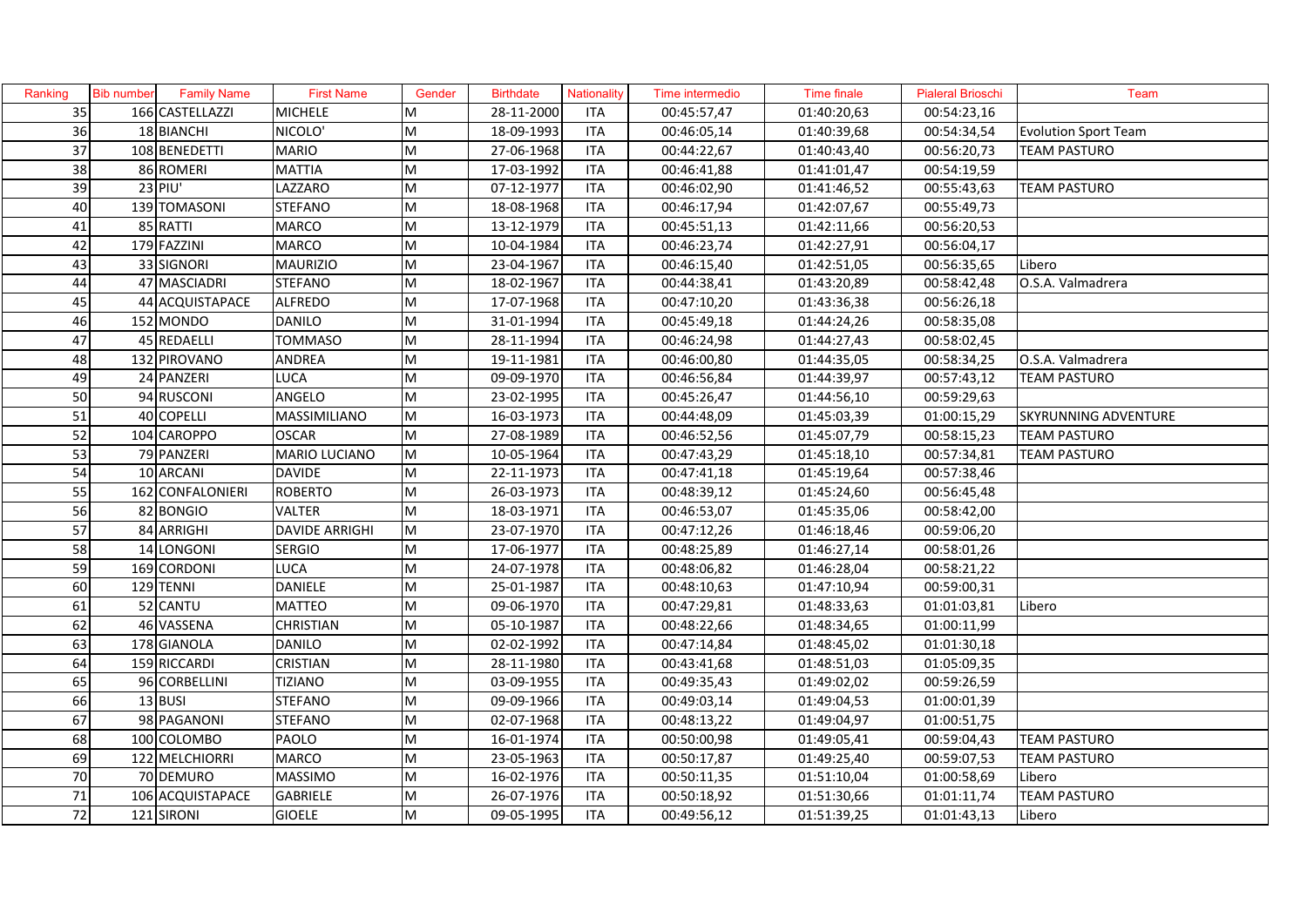| Ranking         | <b>Bib number</b> | <b>Family Name</b> | <b>First Name</b>   | Gender | <b>Birthdate</b> | Nationality | Time intermedio | Time finale | <b>Pialeral Brioschi</b> | Team                                   |
|-----------------|-------------------|--------------------|---------------------|--------|------------------|-------------|-----------------|-------------|--------------------------|----------------------------------------|
| 73              |                   | 97 SEGALLI         | <b>GIACOMO</b>      | M      | 19-01-1964       | <b>ITA</b>  | 00:51:53,78     | 01:52:14,44 | 01:00:20,67              |                                        |
| $\overline{74}$ |                   | 15 MANES           | ANDREA              | M      | 11-08-1976       | <b>ITA</b>  | 00:49:26,92     | 01:52:51,33 | 01:03:24,41              |                                        |
| 75              |                   | 103 COLOMBO        | <b>CRISTIAN</b>     | M      | 05-11-1976       | <b>ITA</b>  | 00:48:15,61     | 01:53:04,21 | 01:04:48,60              | <b>TEAM PASTURO</b>                    |
| 76              |                   | 145 FLAUTO         | <b>VINCENZO</b>     | M      | 09-12-1967       | <b>ITA</b>  | 00:48:44,51     | 01:53:19,96 | 01:04:35,44              | <b>TEAM PASTURO</b>                    |
| 77              |                   | 118 GROSSI         | PAOLO               | M      | 16-10-1983       | <b>ITA</b>  | 00:49:54,01     | 01:53:35,80 | 01:03:41,79              | <b>ASD PEGARUN</b>                     |
| $\overline{78}$ |                   | 146 MODENA         | ANDREA              | M      | 20-11-1973       | <b>ITA</b>  | 00:51:41,20     | 01:55:25,41 | 01:03:44,21              |                                        |
| 79              |                   | 38 GORLA           | CARLO               | M      | 12-06-1961       | <b>ITA</b>  | 00:50:21,26     | 01:55:47,60 | 01:05:26,34              |                                        |
| 80              |                   | 156 FARINA         | <b>MATTEO</b>       | M      | 23-06-1995       | <b>ITA</b>  | 00:52:53,09     | 01:56:30,27 | 01:03:37,18              |                                        |
| 81              |                   | 143 PIROLA         | <b>JONATHAN</b>     | M      | 05-04-1995       | <b>ITA</b>  | 00:48:58,29     | 01:56:48,02 | 01:07:49,73              |                                        |
| 82              |                   | 167 CASTELLAZZI    | <b>DAVIDE DARIO</b> | M      | 14-01-1970       | <b>ITA</b>  | 00:52:10,53     | 01:57:24,10 | 01:05:13,57              |                                        |
| 83              |                   | 59 ACQUISTAPACE    | <b>ALESSIO</b>      | M      | 04-10-1976       | <b>ITA</b>  | 00:53:59,10     | 01:58:01,44 | 01:04:02,34              | <b>TEAM VALTELLINA ASD</b>             |
| 84              |                   | 43 SAIA            | FRANCISCO           | M      | 24-06-1969       | <b>ITA</b>  | 00:54:17,44     | 01:58:05,73 | 01:03:48,30              | <b>SKYRUNNING ADVENTURE</b>            |
| 85              |                   | 138 CASTELLI       | <b>ROBERTO</b>      | M      | 09-01-1974       | <b>ITA</b>  | 00:52:42,70     | 01:58:08,38 | 01:05:25,68              |                                        |
| 86              |                   | 115 GORETTI        | <b>CESARE</b>       | M      | 14-10-1963       | <b>ITA</b>  | 00:51:55,77     | 01:58:24,50 | 01:06:28,74              |                                        |
| 87              |                   | 126 MEREGALLI      | <b>STEFANO</b>      | M      | 23-03-1979       | <b>ITA</b>  | 00:51:31,18     | 01:58:25,47 | 01:06:54,29              |                                        |
| 88              |                   | 171 TARCA          | <b>FABIO</b>        | M      | 23-02-1975       | <b>ITA</b>  | 00:54:59,72     | 01:58:43,99 | 01:03:44,27              |                                        |
| 89              |                   | 51 PANZERI         | LEONARDO            | M      | 06-05-1970       | <b>ITA</b>  | 00:53:34,27     | 01:58:57,73 | 01:05:23,45              |                                        |
| 90              |                   | 75 CARCANO         | <b>ANDREA</b>       | M      | 01-02-1972       | <b>ITA</b>  | 00:53:08,71     | 01:59:05,03 | 01:05:56,32              | Gruppo Escursionisti Falchi Olginatesi |
| $\overline{91}$ |                   | 17 VERDI           | <b>CHRISTIAN</b>    | M      | 06-04-1975       | <b>ITA</b>  | 00:52:44,65     | 01:59:19,75 | 01:06:35,10              |                                        |
| 92              |                   | 125 CASATI         | <b>STEFANO</b>      | M      | 13-05-1971       | <b>ITA</b>  | 00:51:44,98     | 01:59:29,37 | 01:07:44,39              | ASD Falchi Lecco                       |
| 93              |                   | 95 GALBUSERA       | ALESSANDRO          | M      | 19-08-1969       | <b>ITA</b>  | 00:51:44,16     | 01:59:48,88 | 01:08:04,72              | O.S.A. Valmadrera                      |
| 94              |                   | 134 GILARDONI      | ALESSANDRO          | M      | 01-02-1959       | <b>ITA</b>  | 00:53:31,81     | 02:00:52,79 | 01:07:20,97              | A.S.D. POLISPORTIVA MANDELLO DEL LARI  |
| 95              |                   | 48 ROSSI           | <b>GIOVANNI</b>     | M      | 04-05-1954       | <b>ITA</b>  | 00:54:34,80     | 02:00:58,02 | 01:06:23,21              |                                        |
| 96              |                   | 177 GIANOLA        | <b>MICHELE</b>      | M      | 14-08-1992       | <b>ITA</b>  | 00:50:52,47     | 02:01:28,82 | 01:10:36,35              |                                        |
| 97              |                   | 74 COMBI           | <b>GIANLUIGI</b>    | M      | 09-04-1973       | <b>ITA</b>  | 00:51:42,51     | 02:02:28,29 | 01:10:45,78              |                                        |
| 98              |                   | 2 BRAMBILLA        | <b>DANILO</b>       | M      | 29-05-1991       | <b>ITA</b>  | 00:34:53,65     | 02:02:29,09 | 01:27:35,44              | <b>FALCHI LECCO</b>                    |
| 99              |                   | 60 DE RIVO         | <b>STEFANO</b>      | M      | 15-01-1991       | <b>ITA</b>  | 00:53:35,86     | 02:02:30,25 | 01:08:54,39              | Libero                                 |
| 100             |                   | 131 FORNERO        | <b>ENRICO</b>       | M      | 02-09-1966       | <b>ITA</b>  | 00:52:41,54     | 02:02:58,85 | 01:10:17,32              |                                        |
| 101             |                   | 29 TORRACINI       | <b>DAVIDE</b>       | M      | 05-05-1996       | <b>ITA</b>  | 00:54:12,01     | 02:03:35,29 | 01:09:23,27              |                                        |
| 102             |                   | 73 BORDONE         | LUCA                | M      | 28-01-1973       | <b>ITA</b>  | 00:56:55,70     | 02:03:39,14 | 01:06:43,45              | TEAM VALTELLINA ASD                    |
| 103             |                   | 49 RONCHI          | DANIELE             | M      | 15-06-1984       | <b>ITA</b>  | 00:53:27,02     | 02:03:46,39 | 01:10:19,37              |                                        |
| 104             |                   | 41 CORTI           | CORRADO             | M      | 06-12-1973       | <b>ITA</b>  | 00:53:31,17     | 02:03:50,01 | 01:10:18,84              |                                        |
| 105             |                   | 87 NUSDEO          | <b>BRUNO</b>        | M      | 11-11-1963       | ITA         | 00:54:14,04     | 02:05:20,11 | 01:11:06,07              |                                        |
| 106             |                   | 127 DE VITO        | <b>VINCENZO</b>     | M      | 21-12-1959       | <b>ITA</b>  | 00:54:28,20     | 02:05:27,73 | 01:10:59,54              |                                        |
| 107             |                   | 147 FALZEI         | PIERO ANTONIO       | M      | 09-03-1966       | <b>ITA</b>  | 00:54:11,28     | 02:05:51,09 | 01:11:39,81              | Libero                                 |
| 108             |                   | 68 PIROVANO        | LORENZO             | M      | 25-09-1973       | <b>ITA</b>  | 00:53:01,96     | 02:06:42,91 | 01:13:40,95              | Libero                                 |
| 109             |                   | 157 LONGHI         | <b>GIACOMO</b>      | M      | 15-12-1989       | <b>ITA</b>  | 00:54:55,55     | 02:08:15,94 | 01:13:20,39              |                                        |
| 110             |                   | 19 BIANCHI         | <b>MARCO</b>        | M      | 04-02-1976       | <b>ITA</b>  | 00:55:32,03     | 02:08:46,17 | 01:13:14,14              |                                        |